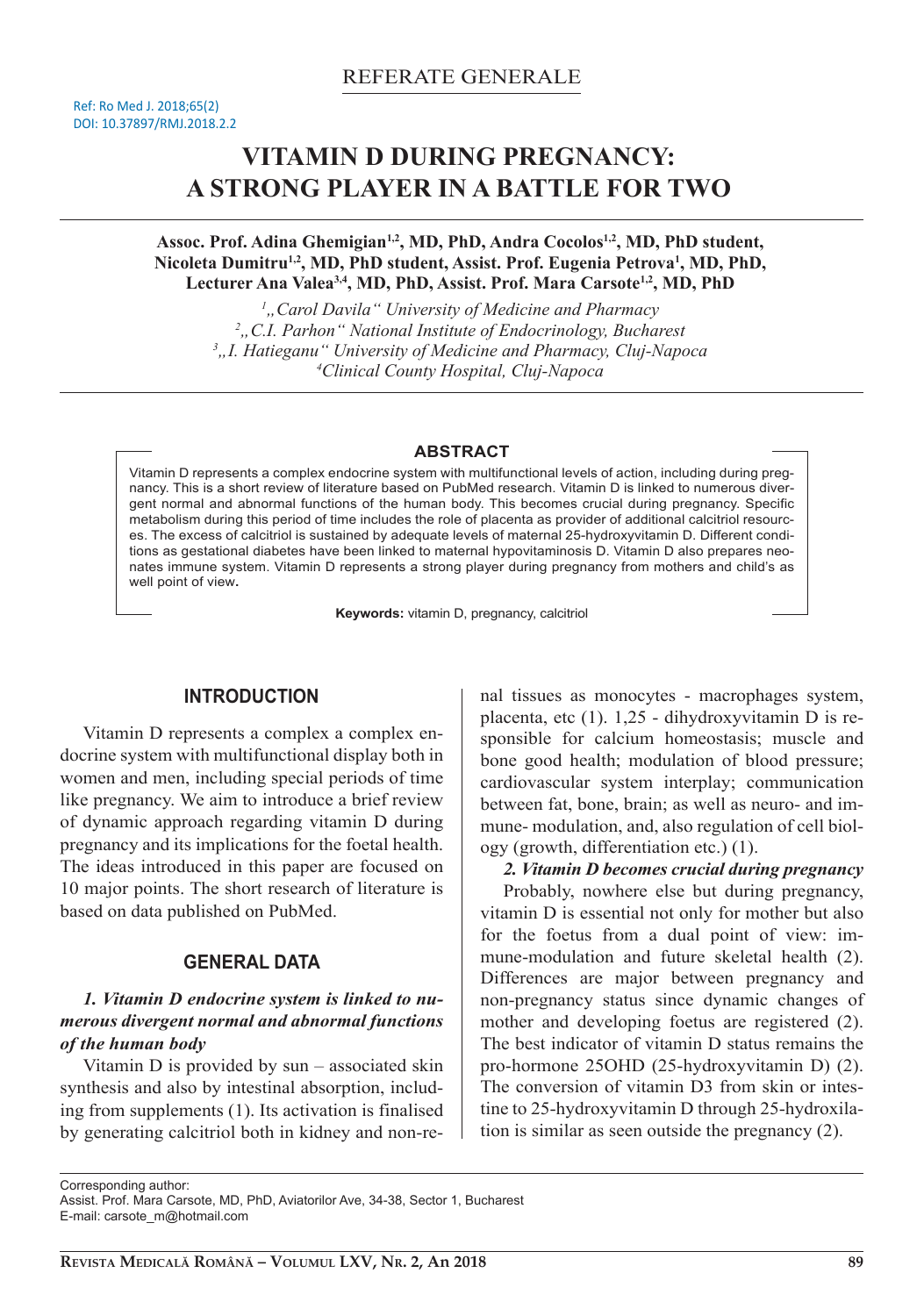#### *3. Specific metabolism during pregnancy: The role of placenta*

Initially, the role of vitamin D is to avoid foetal rejection and its necessary progressively increases but, via a specific pathway, since the  $12<sup>ve</sup>$  week its concentration dramatically increases up to levels two to three times higher than non-pregnancy levels because calcitriol is needed to prepare the mother and foetus skeleton (3). Placenta becomes the provider of additional amount of calcitriol due to its enzymatic activity (3).

#### *4. The maternal sources of vitamin D*

The excess of calcitriol is sustained by adequate levels of maternal 25-hydroxyvitamin D (4). This major source is for both immune-modulator and calcium regulating hormone (4). Barker hypothesis is related to adult-onset diseases caused by peri-natal nutritional (like asthma, multiple sclerosis) and vitamin D is one of the elements (4). The target of 25OHD should not be only the well known level of 30 ng/mL, but maybe higher, for instance up to 40 ng/mL, as considered by some societies (2).

#### *5. Low levels of 25OHD*

Low maternal 25OHD is associated with developing a higher risk for infertility parameters, bacterial vaginosis, and, also, a need for primary caesarean section (5). A 2017 meta-analysis included 18 longitudinal studies and analyzed the potential correlation with spontaneous abortion and the risk of stillbirth in cases with hypovitaminosis D (5). Also, gestational diabetes, hypertensive disorders, and other complications of birth have been linked to the same condition  $(1)$ .

### *6. The role of calcium*

During pregnancy there are changes of intracellular free calcium concentration at the level of red blood cells, platelets, and immune cells (6). The increase of intracellular calcium at the level of endothelial cells induces the production of vasodilator substances such as nitric oxide and prostacyclin which are modulated by vitamin D and further connected to the risk of developing high blood pressure in normal pregnancy or in eclampsia (6).

*7. Vitamin D prepares neonates immune system*  Vitamin D supplementation modifies neonate's immune system and this is more equipped to protect the host against infections, thus offering a protection against asthma and infections (7). Maternal hypovitaminosis D may cause a higher risk of asthma during early childhood (7).

## *8. Vitamin D as part of epigenetic mechanisms*  Providing an adequate vitamin D supplementation influences transcriptome and epigenetic alterations in children through DNA methylation in genes (1). These processes include antigen processing, anti-inflammation mechanisms, and control of cell proliferation, modulation of neurogenesis and transmission of nerve impulse (1).

### *9. Vitamin D and small for gestational age*

First systematic review with only prospective cohorts regarding vitamin D and small for gestational age correlation has substantial heterogeneity as results (8). 13 cohort studies were included, a total of 28 285 individuals from 7 countries (8). Odds ratio for babies born small for gestational age is 1.588 (*95%* CI 1.138 - 2.216; p*<*0.01) from mothers with hypovitaminosis D (8). The prevalence of vitamin D deficiency during pregnancy is 13.2-77.3% (8).

## *10. Pregnancy and lactation associated osteoporosis*

This is a severe type of premenopausal osteoporosis diagnosed during last trimester and/or immediately after birth, and potentially linked to insufficient vitamin D levels (9). Is represents a very rare clinical entity, including vertebral fractures much more frequent than hip fractures (9). Typically the onset is acute back pain (9). The therapeutically options are limited, but vitamin D and calcium supplements are recommended (9). A higher risk is described in populations with an increased prevalence of hypovitaminosis D (10).

## **CONCLUSION**

By these 10 arguments, vitamin D represents a strong player during pregnancy from mothers and child's as well point of view.

- **REFERENCES**
- **1. Kiely M., Hemmingway A., O'Callaghan K.M.** Vitamin D in pregnancy: Current perspectives and future directions. *Ther Adv Musculoskelet Dis.* 2017 Jun; 9(6):145-154.
- **2. Hollis B.W., Wagner C.L.** New insights into the vitamin D requirements during pregnancy. *Bone Res.* 2017 Aug 29; 5:17030.
- **3. Wei S.Q.** Vitamin D and pregnancy outcomes. *Curr Opin Obstet Gynecol.* 2014 Dec; 26(6):438-47.
- **4. Harvey N.C., Holroyd C., Ntani G., Javaid K., Cooper P., Moon R., Cole Z., Tinati T., Godfrey K., Dennison E., Bishop N.J., Baird J.,**